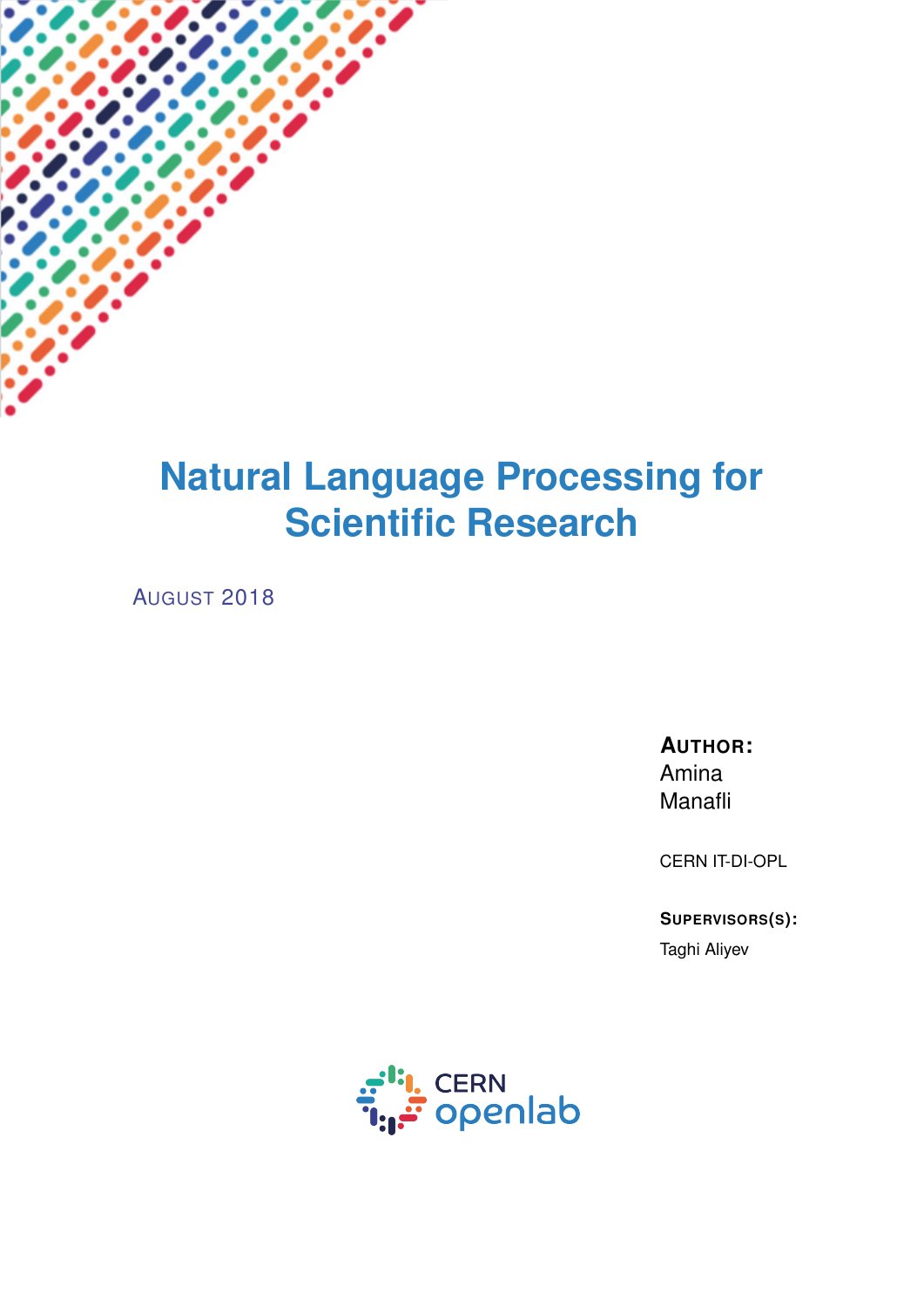

## **Abstract**

The goal of this Openlab project is to create a Smart Data Analytics Platform for Science that will host analytical tools, publish data, share resources, interact with bots, collaborate and build communities of researchers with various backgrounds in a single ecosystem. With this platform we will address solutions of such research problems as finding reliable sources, lack or excess of data, interacting with researchers of different backgrounds and finding partners for research work, creating a set of common definitions and environments. Thus, the underlying goal is the promotion of especially innovative, interdisciplinary research projects, as well as dealing with high entrance barriers of the research field.

One of the crucial stages of building such platform is creating an intelligent chat bot, able to analyze and answer questions, as accessing and effectively using large amounts of data can be the most challenging and time consuming part of the research work. To do that we need to direct attention to Question Answering models, methods of Natural Language Processing and find a reliable dataset, for their further development and implementation.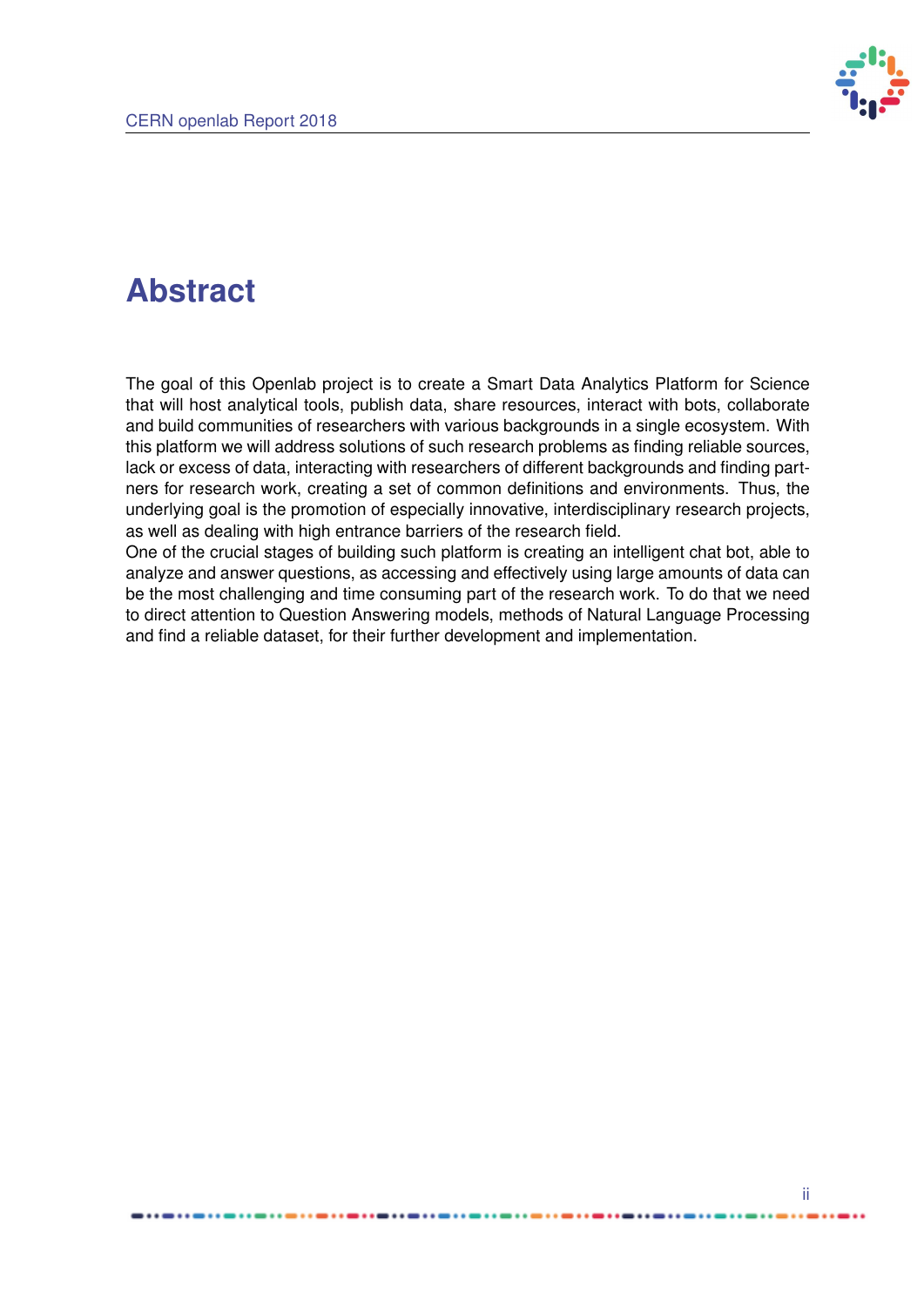

## <span id="page-2-1"></span><span id="page-2-0"></span>**Contents**

|                | <b>Contents</b>                                                                                                                                | <b>iii</b>                               |
|----------------|------------------------------------------------------------------------------------------------------------------------------------------------|------------------------------------------|
|                | <b>List of Figures</b>                                                                                                                         | iv                                       |
| 1.             | <b>Introduction</b>                                                                                                                            |                                          |
| 2 <sup>1</sup> | <b>Dataset</b><br>2.1<br>2.2 Microsoft MAchine Reading Comprehension (MS MARCO) [5]<br>2.3 The Stanford Question Answering Dataset (SQuAD) [7] | 3<br>$\mathbf{3}$<br>3<br>$\overline{4}$ |
| 3              | <b>Models</b>                                                                                                                                  | 5<br>5<br>8<br>8                         |
|                | 4 Testing results on modified QANet model.                                                                                                     | 11                                       |
| 5              | <b>Conclusions and Future Work</b>                                                                                                             | 13                                       |
|                | <b>Bibliography</b>                                                                                                                            |                                          |

...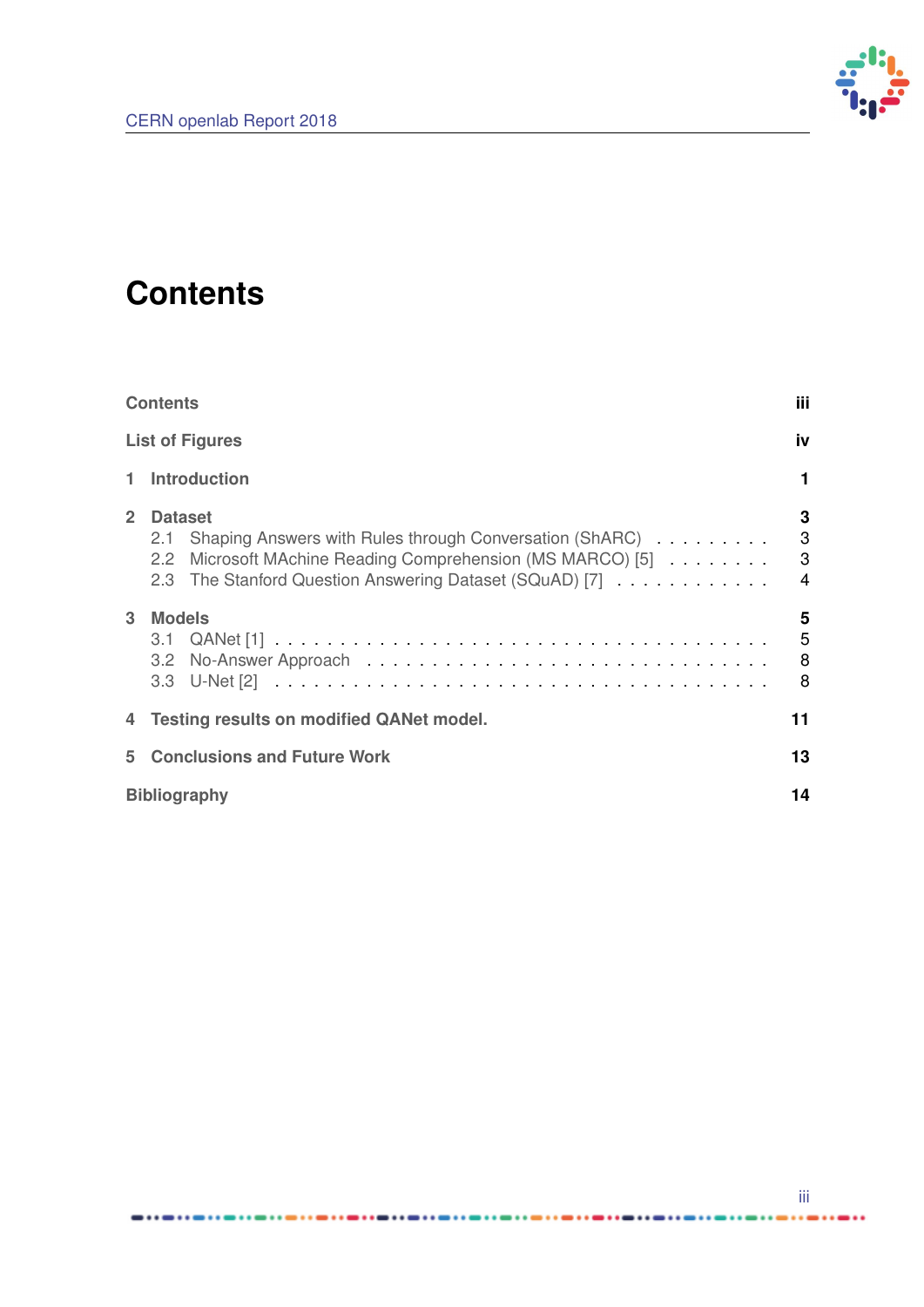

# <span id="page-3-0"></span>**List of Figures**

| 4.1 Modified QANet testing results on training dataset. 12 |  |
|------------------------------------------------------------|--|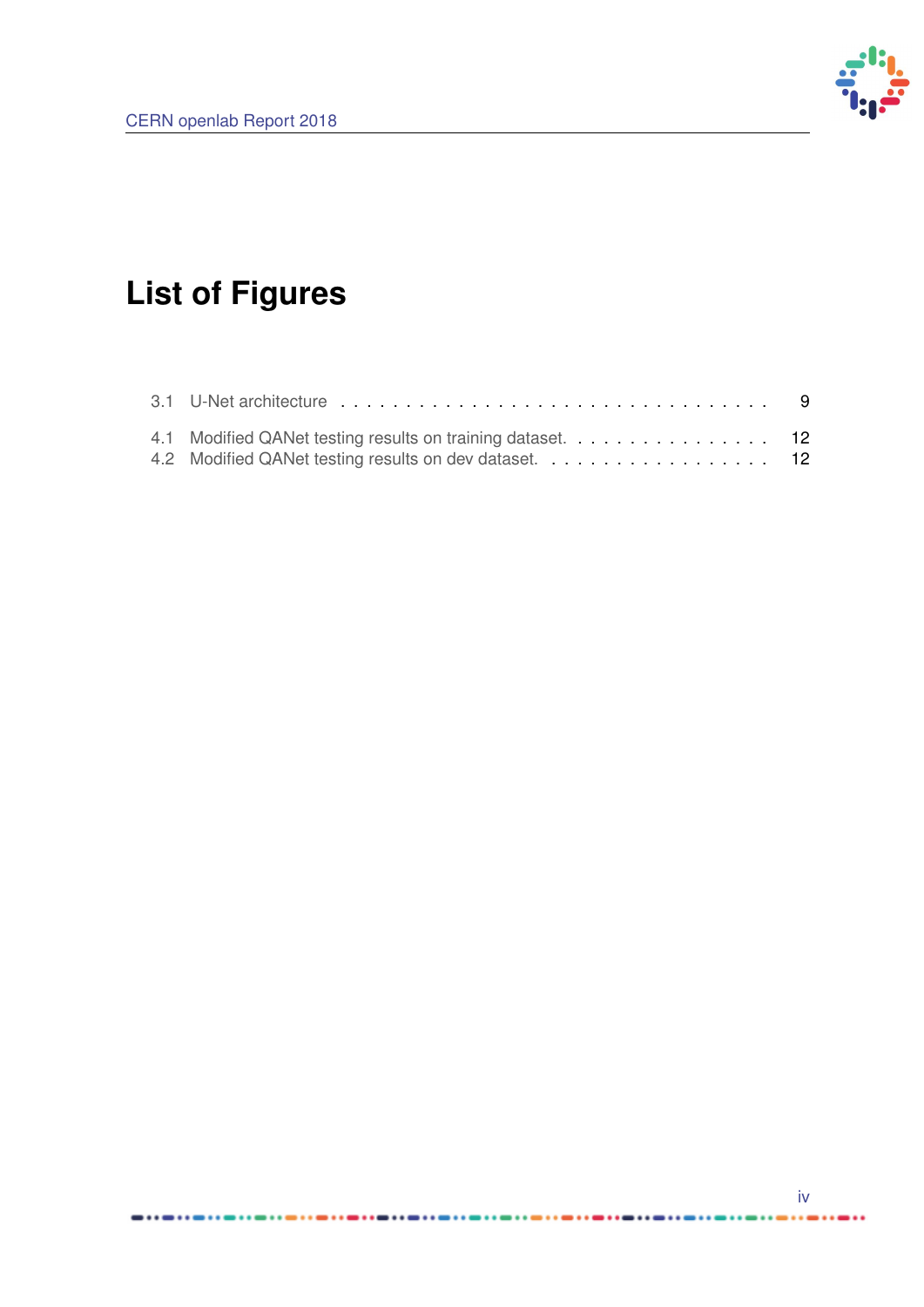### <span id="page-4-1"></span><span id="page-4-0"></span>**1. Introduction**

In an era where interdisciplinary research is considered critical to solving most scientific problems, getting started with the research career remains a challenging stage for any scientist. As found by International Association of Scientific, Technical and Medical Publishers, publication activity is growing with high rates in all fields, with about 1.8 million new scientific papers published every year and number of publishing scientists increasing by 4-5% annually while scientific research centres all around the world are producing ever growing amounts of data that needs to be processed [\[3\]](#page-17-5). Therefore the number of potentially related or useful and accessible research papers is increasing, also creating enlarging amounts of publications that contain irrelevant or repetitive results, turning the initial step of finding the right sources into a tedious task.

The Smart Data Analytic Platform for Scientists is aiming to help in overcoming the above mentioned barrier, therefore creating an environment facilitating scientists in storing, analyzing and sharing data, communicating with other users and speeding up source searching process with the use of smart chat bots. We will further focus on the last component of the platform, as it is one of the main ways of simplifying the task of finding the right sources for future work. Smart bot, as part of the platform, is required to have access to large data base of papers and articles, which, together with user friendly interface and implemented machine learning algorithms, turns the bot into a smart search engine.

Smart chatbots use a dialog system to process an interaction with the users. To process human information chatbot goes through following main steps. The first step is converting human input into an understandable context through input recognizers and decoders, which can analyze text. The next step is applying Natural Language Processing to analyze the plain text and search for semantics. All the while the input is managed and processed by a dialog manager to ensure a correct flow of information from and to the user. The dialog manager also makes sure that questions or issues are assigned to the right task manager and solved. After the tasks are solved the output manager translates the solution into human like output. This is done through a natural language generator to mimic human speech [\[6\]](#page-17-6).

To implement more comprehensive search, at the second step we are addressing such issues of Natural Language Processing as Information Retrieval and Question answering.

Machine reading comprehension (MRC) is a challenging task in natural language processing, which requires that machine can read, understand, and answer questions about a text. Information Retrieval (IR) can be defined broadly as the study of how to determine and retrieve from a corpus of stored information the portions which are relevant to particular information needs. The information may be stored in a highly structured form or in an unstructured form, depending upon its application. A user seeks certain information which, therefore he has to express as a request for information in one form or another. Thus IR is concerned with the determining and retrieving of information that is relevant to his infor-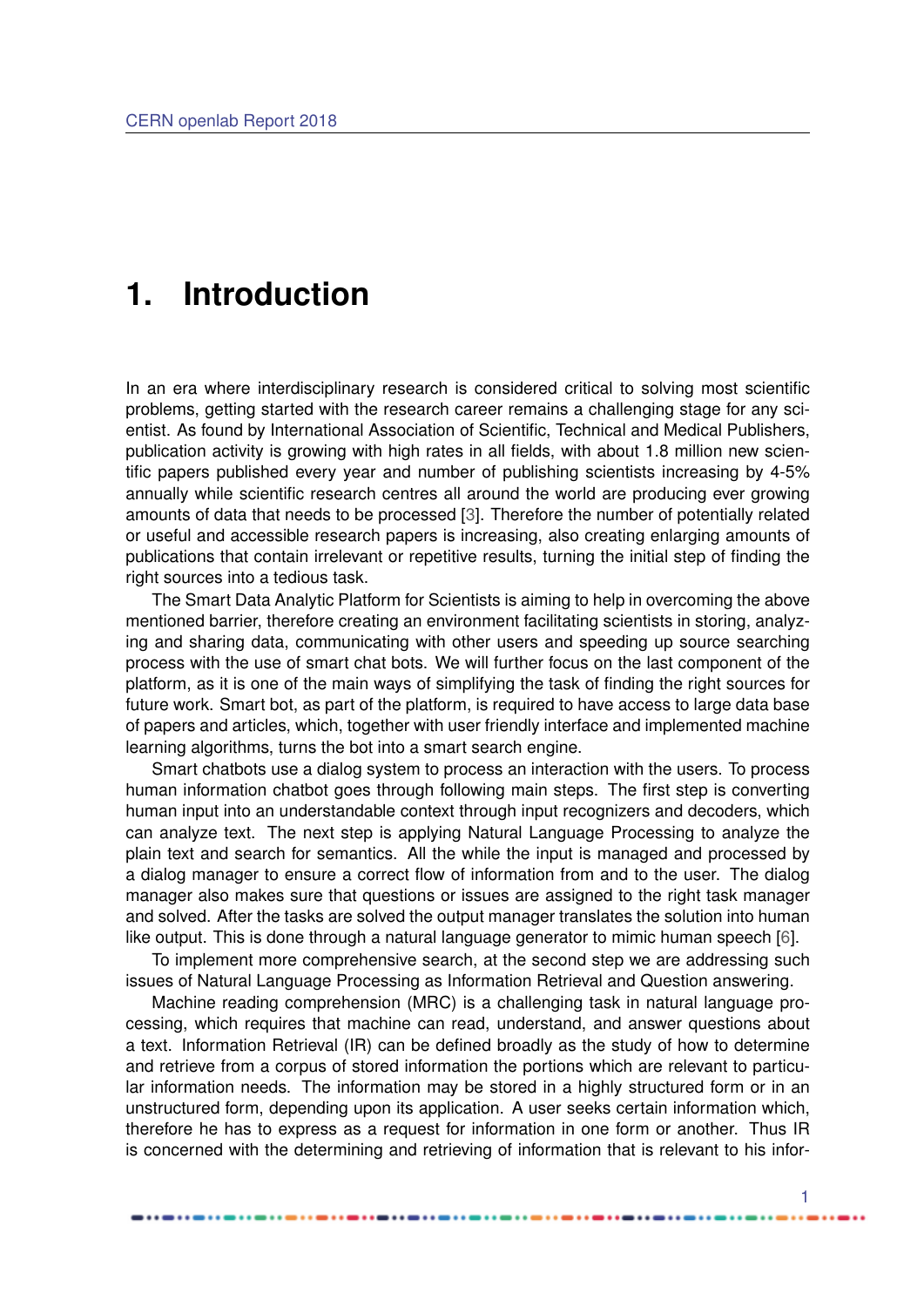

<span id="page-5-0"></span>mation need as expressed by his request and translated into a query which conforms to a specific information retrieval system(IRS) used.

After the user has obtained the portion of information which deemed relevant by the system, the user might want to investigate further the content of the information by asking more specific questions and get specific answers together with sentences that support the answers. This kind of request for specific information brings us into question and answering (QA) systems. Question answering composes of reading comprehension tasks that demonstrates the understanding of the system about the document and means to show and to build up the meaning representation based on syntactic and semantic knowledge as well as the world knowledge on certain domain area under investigation [\[8\]](#page-17-7).

In this report the Question Answering part of the project is covered, where we are setting base for the future work. The structure of the report corresponds to the order of steps taken. Therefore, Section 2 describes three question answering datasets that can be used for testing and training the chat bot, each of them demonstrates new approach to reading comprehension and differs by the source and volume of contained data. Some of the possible and best performing architectures are described in Section 3 with demonstration of advantages and disadvantages of used methods and some initial results obtained with them are mentioned in Section 4. Section 5 concludes the research and motivates the discussion on this topic and necessary future steps.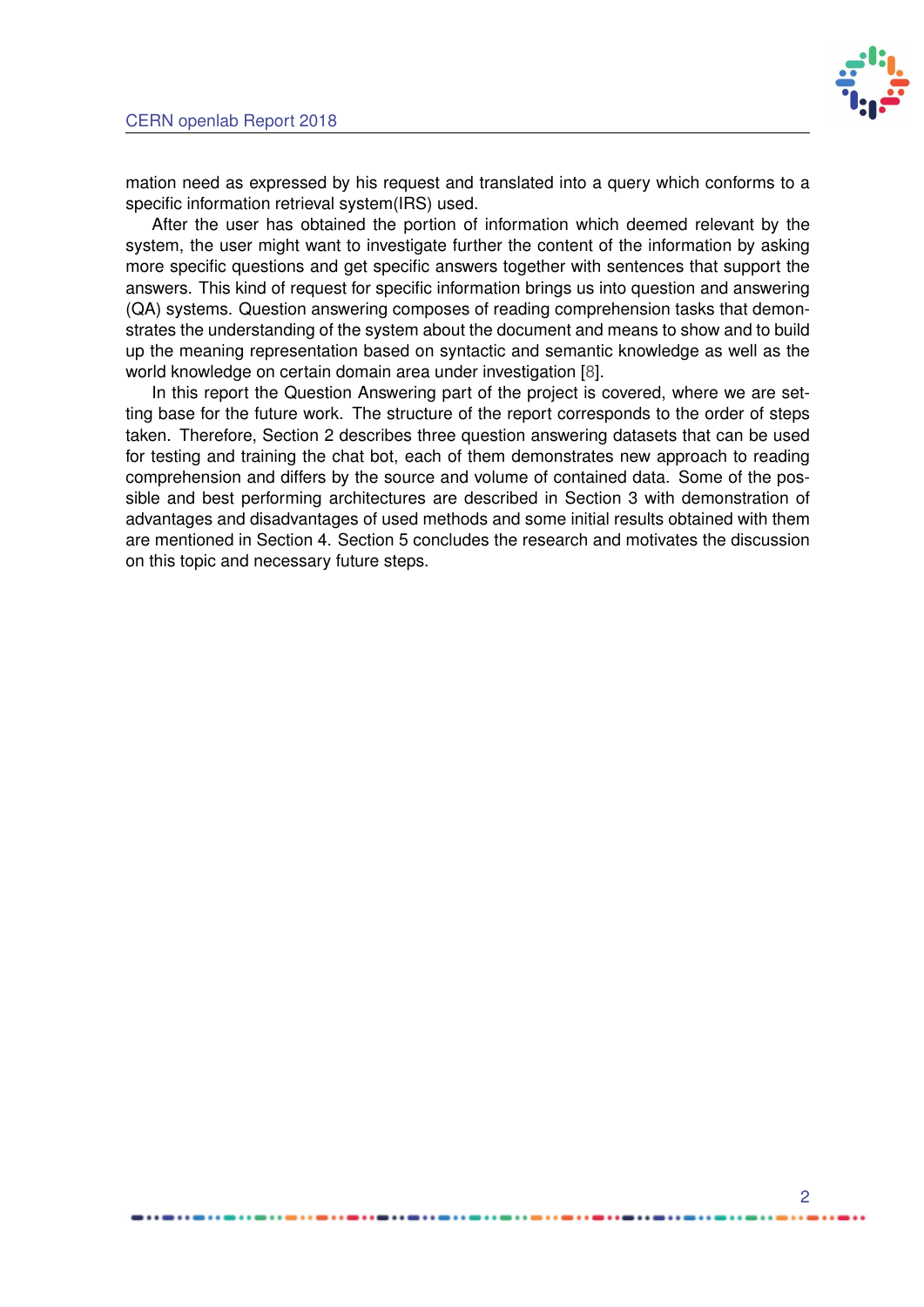

## <span id="page-6-3"></span><span id="page-6-0"></span>**2. Dataset**

Bot has to be capable of proceeding search on required information in local and global scales, analyzing data on answer suitability for given query. Thus, question answering problem of Natural Language Processing (NLP) became our main focus. The base of a machine learning project is training data to be used to teach the machine. The quality of the training depends on the quality of the data input. Finding or creating the perfect data set is not always a simple matter. It was decided to concentrate on the model rather than data set generation. Therefore several datasets were studied for potential of further training our model.

### <span id="page-6-1"></span>**2.1 Shaping Answers with Rules through Conversation (ShARC)**

The dataset is built up from 948 distinct snippets of rule text. Each has an input question and a "dialog tree". At each step in the dialog, there is a followup question posed and the tree branches depending on the answer to the followup question (yes/no). The ShARC dataset is comprised of all individual utterances from every tree, i.e. every possible point/node in any dialog tree. In addition, there are 6637 scenarios that provide more information, allowing some questions in the dialog tree to be skipped as the answers can be inferred from the scenario. When combined with scenarios and negative sampled scenarios, the total number of distinct utterances became 37087. As a final step, utterances were removed where the scenario referred to a portion of the dialog tree that was unreachable for that utterance, leaving a final dataset size of 32436 utterances.

It is divided into train, development and test sets such that each dataset contains approximately the same proportion of sources from each domain, targeting a 70%/10%/20% split. In terms of deciding whether the answer is a Yes, No or some follow-up question, the three annotators reach an answer agreement of 72.3% [\[4\]](#page-17-8).

The size of the ShARC dataset may not be sufficient enough for training neural models. However the approach shown in this paper is an example of more comprehensive question answering, based on generating questions for getting more information from the user to give correct answer. This may be disadvantageous for general purpose NLP systems, however it is appropriate for an implementation in a QA system, where chat bot - user interaction takes place.

### <span id="page-6-2"></span>**2.2 Microsoft MAchine Reading Comprehension (MS MARCO) [\[5\]](#page-17-0)**

The dataset comprises of 1,010,916 anonymized questions sampled from Bings search query logs each with a human generated answer and 182,669 completely human rewritten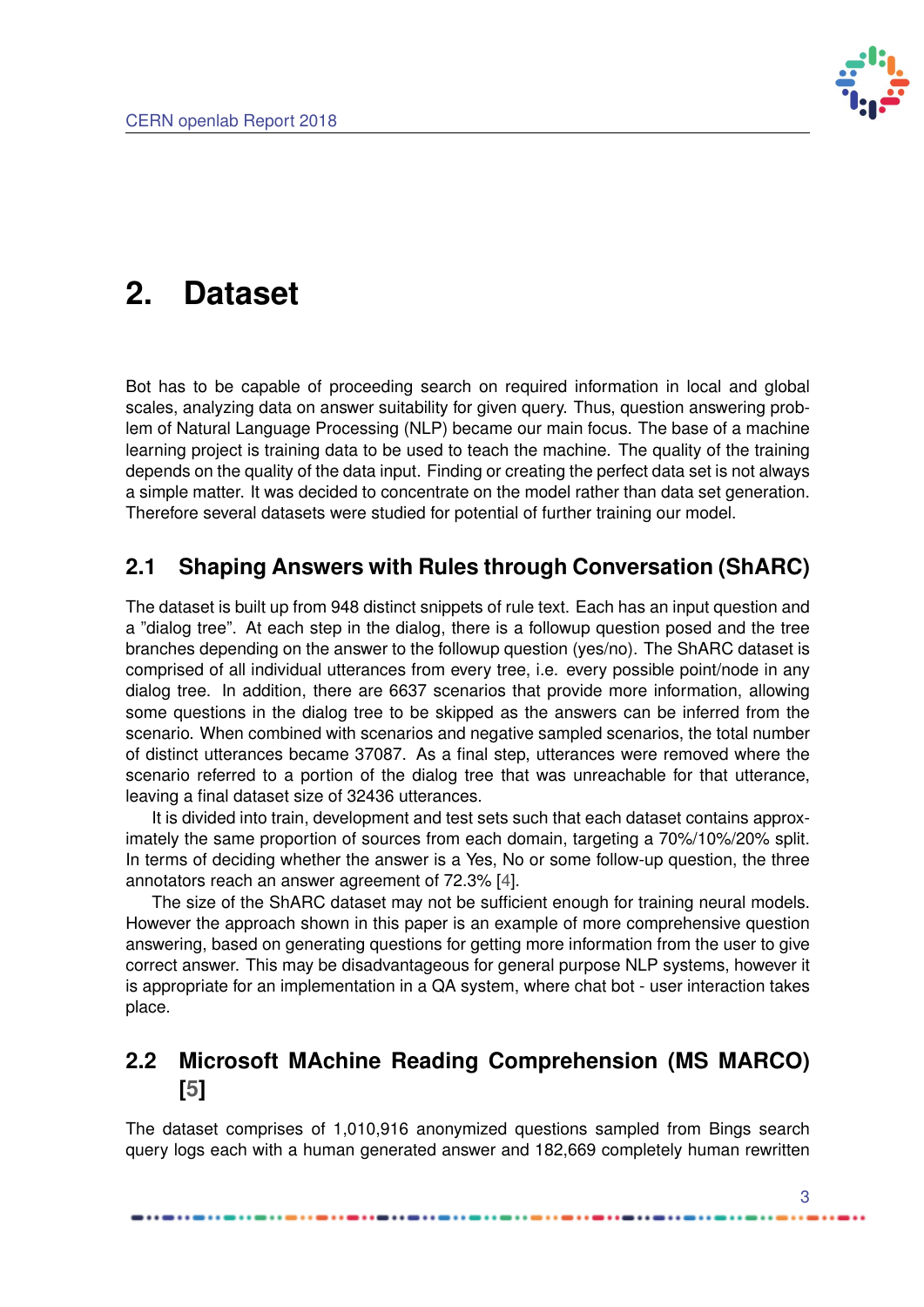

<span id="page-7-1"></span>generated answers. In addition, the dataset contains 8,841,823 passages-extracted from 3,563,535 web documents retrieved by Bing that provide the information necessary for curating the natural language answers. Therefore it may be more representative of a natural distribution of information need that users may want to satisfy using, say, an intelligent assistant. A question in the MS MARCO dataset may have multiple answers or no answers at all.

Corresponding to each question, a set of extracted passages from documents retrieved by Bing is provided in response to the question. The passages and the documents may or may not actually contain the necessary information to answer the question. Unanswerable questions are included in the dataset because the ability to recognize insufficient (or conflicting) information that makes a question unanswerable is important to develop for an MRC model.

As it was mentioned, dataset is based on the Bing search query, therefore the question formulations, are often complex, ambiguous, and may even contain typographical and other speech errors. This makes MS Marco dataset a suitable choice for QA system, as human factor is taken into consideration. However the results demostrated in the MS Marco Challenge Leaderboard do not reach Human Performance, therefore are less favorable in analysing and further use.

### <span id="page-7-0"></span>**2.3 The Stanford Question Answering Dataset (SQuAD) [\[7\]](#page-17-1)**

Previously publicly available QA datasets were human annotated and relatively small in size, which made them unsuitable for high capacity models such as deep neural networks. The Stanford Question Answering Dataset (SQuAD), introduced by Rajpurkar et. al. (2016), is a crowdsourced reading comprehension dataset consisting of questions concerning context paragraphs of text and their associated answers as subspans of the associated context paragraph. This dataset consists of 107,785 question answer pairs and 53,775 unanswerable questions on 536 articles, which is significantly larger than all the previous human annotated datasets. The size of the SQuAD dataset has enabled the development of much more expressive models for the QA task. A unique feature of SQuAD is that all answers are entailed by the corresponding contexts.

Additionally, compared with other question answer datasets, where the answers are single words or entities, SQuAD answers can be much longer phrases and often include nonentities, or, in the latest version, SQuAD includes unanswerable questions and questions with plausible answers. The QA task with the SQuAD dataset can be formulated as identifying the span of words in a document (context) that answers a given question.

The SQuAD dataset is a popular metric for evaluating modern reading comprehension models. To complete that, SQuAD 2.0 is more challenging dataset to work with. A stateof-the-art model achieves only 66.3% F1 score when trained and tested on SQuAD 2.0, whereas human accuracy is 89.5% F1, a full 23.2 points higher. The same model architecture trained on SQuAD 1.1 gets 85.8% F1, only 5.4 points worse than humans.

It was decided to use SQuAD in the further work as it contains large scales of data, unanswerable questions and is well studied, therefore providing a number of existing and tested models and methods, available for public use.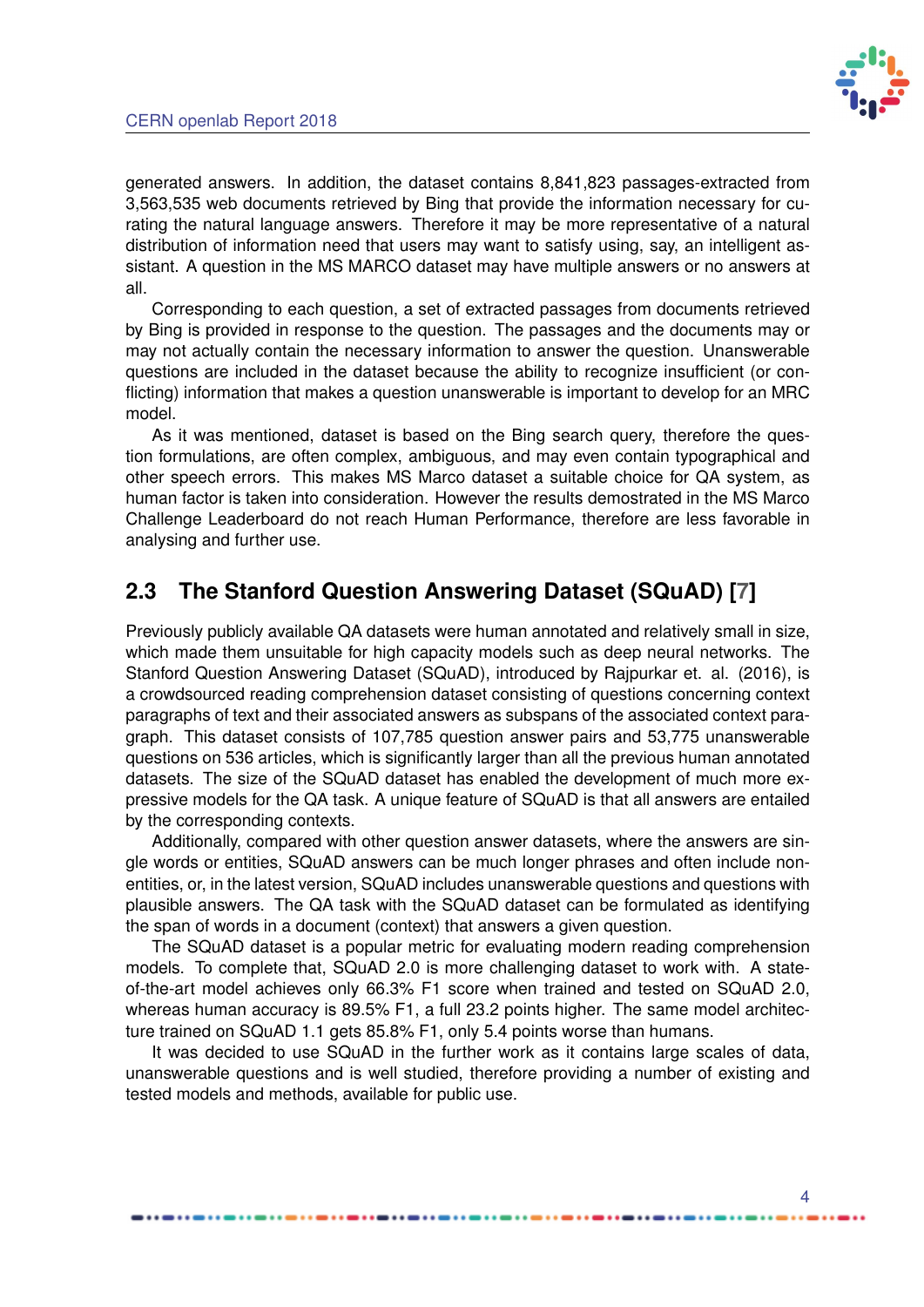

## <span id="page-8-2"></span><span id="page-8-0"></span>**3. Models**

### <span id="page-8-1"></span>**3.1 QANet [\[1\]](#page-17-2)**

Most end-to-end machine reading and question answering models are based on recurrent neural networks (RNNs) with attention. These models are often slow for both training and inference due to the sequential nature of RNNs, especially for long texts. A new Q&A architecture called QANet was published in 2018 by Adams Wei Yu (link) and it does not require recurrent networks: Its encoder consists exclusively of convolution and self-attention, where convolution is used to capture local structure of the text, while self-attention learns the global interaction between each pair of words. Better speed results of the model are caused by feed-forward nature of its architecture. QANet is an open source model which made it convenient for analyzing and testing. It was created and tested on the earlier version of SQuAD dataset with 84.454 EM and 90.490 F1. This numbers exceeded results of other end-to-end models at that moment. All these reasons led us to try the model on the most recent version of SQuAD (released May 2018) as it is more challenging. Along with our expectations results were not promising, lower than any submitted models for SQuAD 2.0 dataset at the moment. Further on we will talk more detailed on the models components, testing results and possible modifications for their improvement.

#### **Problem formulation**

The reading comprehension task considered is defined as follows. Given a content paragraph with n words  $C = \{c_1, c_2, \ldots, c_n\}$  and the query sentence with m words  $Q = \{q_1, q_2, \ldots, q_n\}$  $q_m\}$  output a span  $S=\{c_i, c_{i+1}, \ldots, c_{i+j}\}$  from the original paragraph  $C$ , or return an empty string if there is no answer. In the following  $x$  will be used to denote both the original word and its embedded vector, for any  $x \in C, Q$ .

#### **Model overview**

The given model contains five main components: an embedding layer, an embedding encoder layer, a context-query attention layer, a model encoder layer and an output layer. These components are the same for most reading comprehension models, however here only convolutional and self-attention mechanisms are used in embedding and modeling encoders, despite the usual use of RNNs. As the result, model process input tokens in parallel. In brief the five layers of QANet model are following: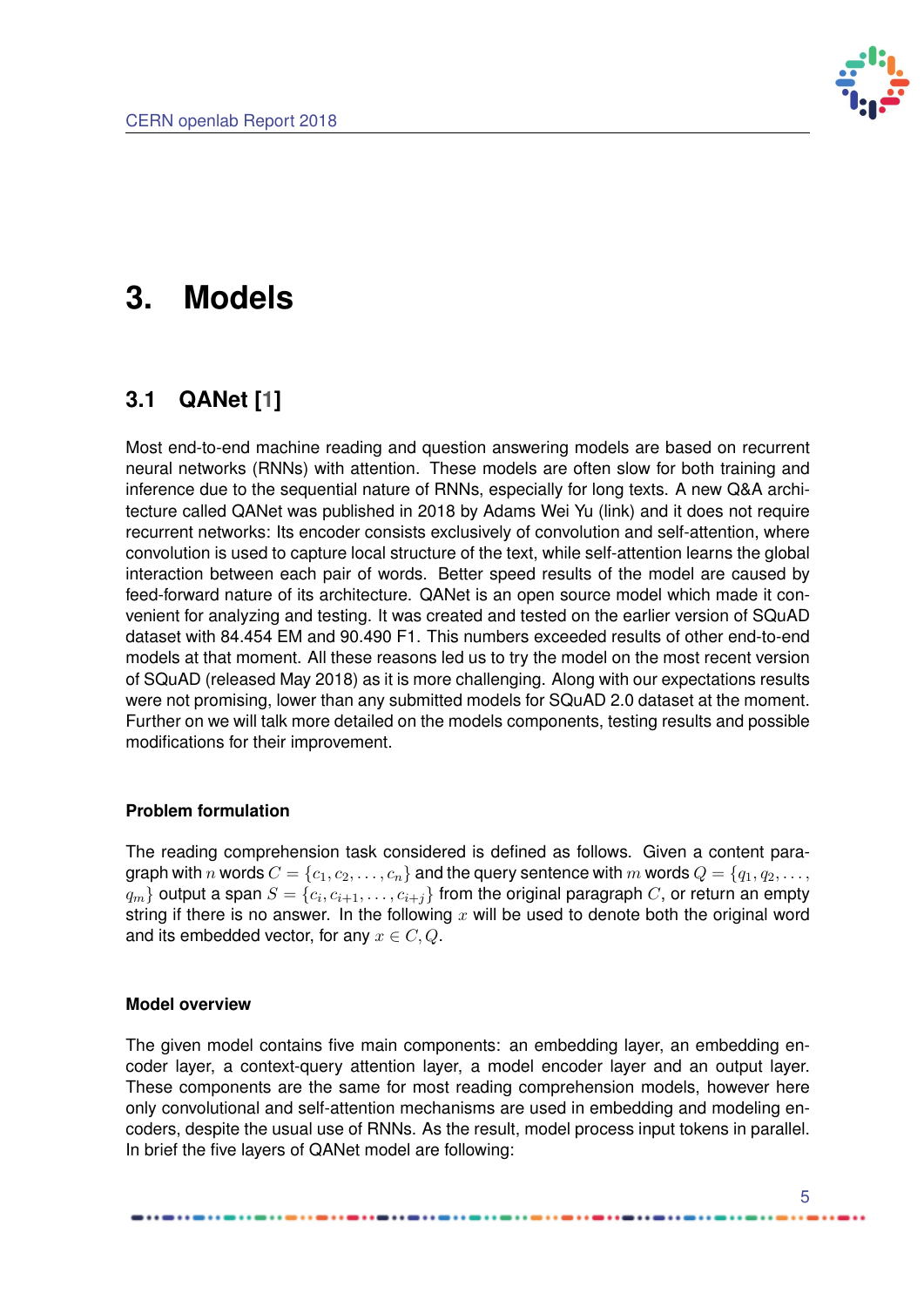

#### **Input Embedding Layer**

The standard techniques are used to obtain the embedding of each word  $w$  by concatenating its word embedding and character embedding. The word embedding is fixed during training and initialized from the  $p_1 = 300$  dimensional pretrained GloVe word vectors, which are fixed during training. All the out-of-vocabulary words are mapped to an  $\lt UNK >$  token, whose embedding is trainable with random initialization. The character embedding is obtained as follows: Each character is represented as a trainable vector of dimension  $p2$ = 200, meaning each word can be viewed as the concatenation of the embedding vectors for each of its characters. The length of each word is either truncated or padded to 16. We take maximum value of each row of this matrix to get a fixed-size vector representation of each word. Finally, the output of a given word x from this layer is the concatenation  $[x_w;x_c]\in R_{p_1+p_2},$  where  $x_w$ and  $x_c$  are the word embedding and the convolution output of character embedding of  $x$ respectively. For simplicity, we also use  $x$  to denote the output of this layer.

#### **Embedding Encoder Layer**

The encoder layer is a stack of the following basic building block: [convolution-layer  $\times\#$  + self-attention-layer + feed-forward-layer], as illustrated in the upper right of Figure 1. Depthwise separable convolutions are used rather than traditional ones, as we observe that it is memory efficient and has better generalization. The kernel size is 7, the number of filters is  $d = 128$  and the number of convolution layers within a block is 4. For the self-attentionlayer,the multi-head attention mechanism is adopted defined in (Vaswani et al., 2017a) which, for each position in the input, called the query, computes a weighted sum of all positions, or keys, in the input based on the similarity between the query and key as measured by the dot product. The number of heads is 8 throughout all the layers. Each of these basic operations (conv/self-attention/ffn) is placed inside a residual block, shown lower-right in Figure 1. For an input x and a given operation f, the output is  $f(layernorm(x)) + x$ , meaning there is a full identity path from the input to output of each block, where  $layernorm$  indicates layernormalization proposed in (Ba et al., 2016). The total number of encoder blocks is 1. Note that the input of this layer is a vector of dimension  $p_1 + p_2 = 500$  for each individual word, which is immediately mapped to  $d = 128$  by a one-dimensional convolution. The output of this layer is a also of dimension  $d = 128$ .

#### **Context-Query Attention Layer**

This module is standard in almost every previous reading comprehension models such as Weissenborn et al. (2017) and Chen et al. (2017). We use C and O to denote the encoded context and query. The context-to-query attention is constructed as follows: We first computer the similarities between each pair of context and query words, rendering a similarity matrix  $S \in R^{n \times m}$ . We then normalize each row of S by applying the softmax function, getting a matrix  $\overline{S}$ . Then the context-to-query attention is computed as  $A = \overline{S} \times Q^T \in R^{n \times d}$ . The similarity function used here is the trilinear function:

$$
f(q, c) = W_0[q, c, q \odot c],
$$

where  $\odot$  is the element-wise multiplicaion and  $W_0$  is a trainable variable.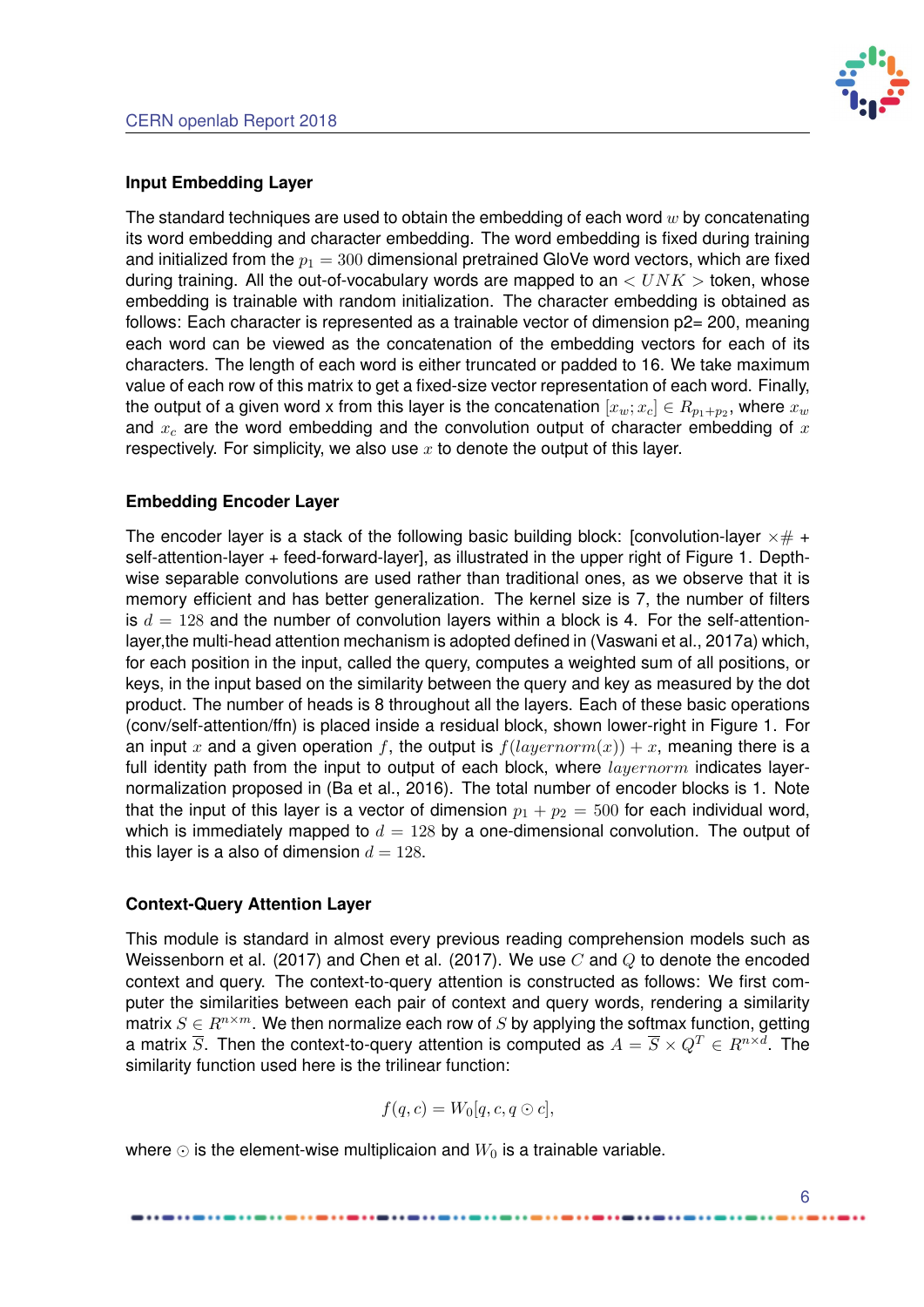

#### **Model Encoder Layer**

Similar to Seo et al. (2016), the input of this layer at each position is  $[c, a, c \odot a, c \odot b]$ , where a and b are respectively a row of attention matrix A and B. The layer parameters are the same as the Embedding Encoder Layer except that convolution layer number is 2 within a block and the total number of blocks are 7. We share weights between each of the 3 repetitions of the model encoder.

#### **Output Layer**

This layer is task-specific. Each example in SQuAD is labeled with a span in the context containing the answer. We adopt the strategy of Seo et al. (2016) to predict the probability of each position in the context being the start or end of an answer span. More specifically, the probabilities of the starting and ending position are modeled as

$$
p1 = softmax(W1[M0; M1]), p2 = softmax(W2[M0; M2]),
$$

where and  $W_2$  are two trainable variables and  $M_0, M_1, M_2$  are respectively the outputs of the three model encoders, from bottom to top. The score of a span is the product of its start position and end position probabilities. Finally, the objective function is defined as the negative sum of the log probabilities of the predicted distributions indexed by true start and end indices, averaged over all the training examples:

$$
L(\theta)=-\frac{1}{N}\sum_i^N\Big[log(p_{y_i^1}^1)+log(p_{y_i^2}^2)\Big],
$$

where  $y_i^1$  and  $y_i^2$  are respectively the groundtruth starting and ending position of example  $i$ , and  $\theta$  contains all the trainable variables. The proposed model can be customized to other comprehension tasks, e.g. selecting from the candidate answers, by changing the output layers accordingly.

#### **Inference**

At inference time, the predicted span  $(s,e)$  is chosen such that  $p_s^1p_e^2$  is maximized and  $s\leq e.$ Standard dynamic programming can obtain the result with linear time.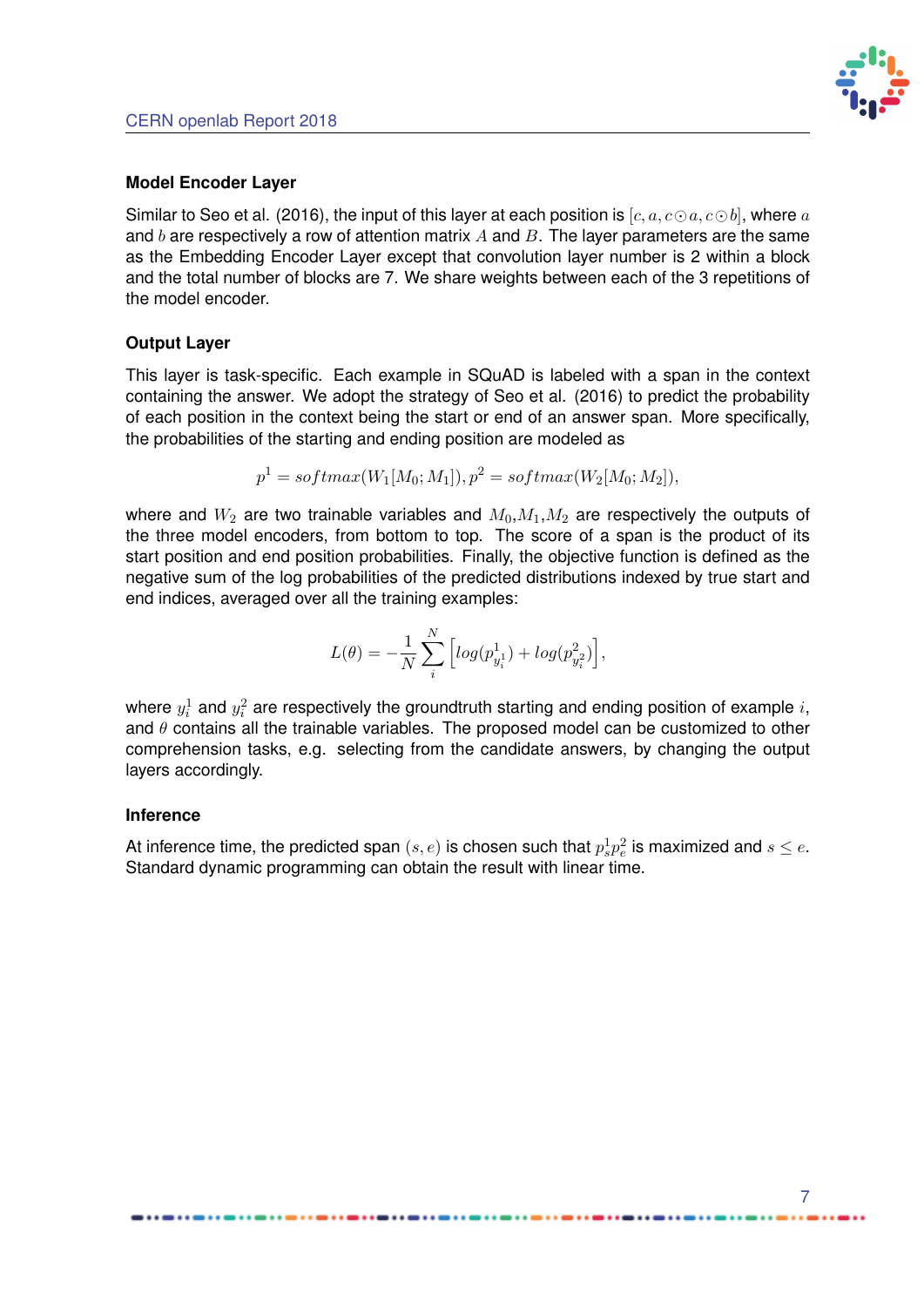

### <span id="page-11-2"></span><span id="page-11-0"></span>**3.2 No-Answer Approach**

Existing reading comprehension models focus on answering questions where a correct answer is guaranteed to exist. However, they are not able to identify unanswerable questions but tend to return an unreliable text span. Given a context passage and a question, the machine needs to not only find answers to answerable questions but also detect unanswerable cases. Therefore, several modifications and their combination can be proposed for the given model to improve its results.

There are several kinds of approaches to model the answerability of a question. One approach is to directly extend previous MRC models by introducing a no-answer score to the score vector of the answer span (Levy et al. 2017;Clark and Gardner 2017) or adding final probability threshold for determination of chosen span being the answer. But this kind of approaches are relatively simple and cannot effectively model the answerability of a question. Another approach introduces an answer verifier to determine whether the question is unanswerable (Huet al. 2018; Tan et al. 2018). The answer pointer and answer verifier have their respective models, which are trained separately. No-answer pointer can also be implemented to avoid selecting any spans when question is defined as unanswerable. One more approach suggests verifying the answer after reading and finding the supposedly correct answer span. Those methods are either implemented by themselves or combined and one of the most successful models that include some of them together is recently published U-Net by Fu Sun, Linyang Li, Xipeng Qiu, Yang Liu from Shanghai Key Laboratory of Intelligent Information Processing, Fudan University [\[2\]](#page-17-3).

### <span id="page-11-1"></span>**3.3 U-Net [\[2\]](#page-17-3)**

Different from the state-of-art pipeline models, U-Net can be learned in an end-to-end fashion. The unanswerability problem is decomposed into three sub-tasks and combined into a unified model, which uses the shared encoding and interaction layers. A universal node is introduced making it possible to encode common information on context and query simultaneously. Referring to the original publication main components of the U-Net model are described next.

U-Net consists of four major blocks: Unified Encoding, Multi-Level Attention, Final Fusion, and Prediction. As shown in Figure (?), first the embedded representation of the question and passage is combined with a universal node u and they are passed through a BiLSTM to encode the whole text. The encoded representation is then used to do the information interaction. Then the encoded and interacted representation is used to fuse the full representation and fed into the final prediction layers to do the multitask training. Skipping first three layers, as they are mostly structured similarly to other models, last Prediction layer becomes the novelty of it. Here the three approaches are combined successfully: (1) answer pointer, (2) no-answer pointer and (3) answer verifier. (structure as in paper) We use this answer pointer to detect the answer boundaries from the passage when the question is answerable (i.e., the answer is a span in the passage).

#### **1. Answer Pointer**

This pointer is used to detect the answer boundaries from the passage when the question is answerable. This later is a classic pointer net structure. We use two trainable matrices  $W_s$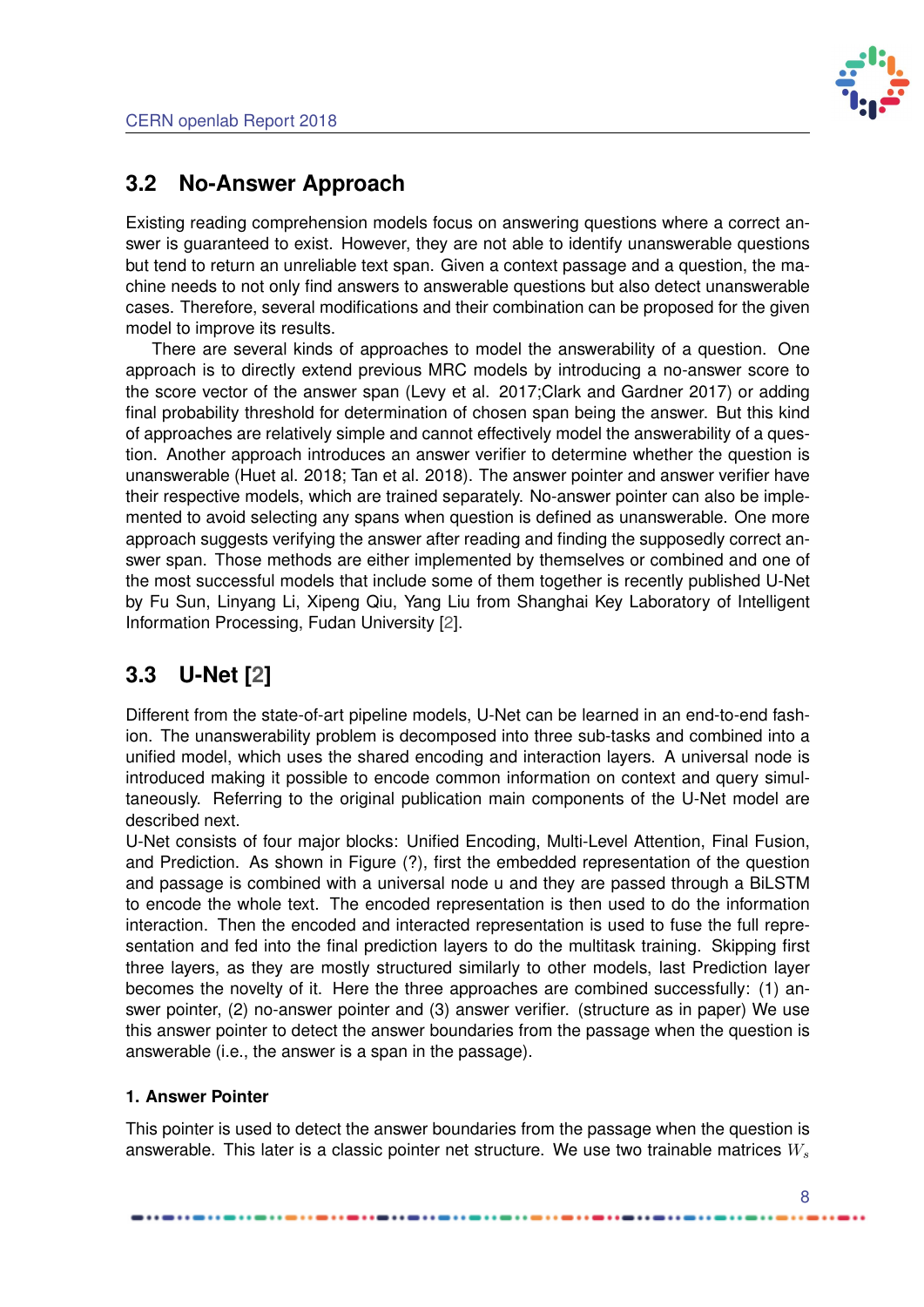<span id="page-12-0"></span>

Figure 3.1: U-Net architecture

and  $W_e$  to estimate the probability of the answer start and end bounaries of the  $i_{th}$  word in the passage,  $\alpha_i$  and  $\beta_i.$ 

$$
\alpha_i \propto exp(c_q W_s o_i^P),
$$
  

$$
\beta_i \propto exp(c_q W_e o_i^P),
$$

Note here when the question is answerable, we do not consider the universal node in answer boundary detection, so we have  $i > 0$  ( $i = 0$  is the universal node in the passage representation). The loss function for the answerable question is:

$$
\mathcal{L}_A = -(log(\alpha_a) + log(\beta_b)),
$$

where  $a$  and  $b$  are the ground-truth of the start and end boundary of the answer.

#### **2. No-Answer Pointer**

Then the same pointer is used for questions that are not answerable. Here the loss  $\mathcal{L}_N A$  is:

$$
\mathcal{L}_{NA} = -(log(\alpha_0) + log(\beta_0)),
$$

where  $\alpha_0$  and  $\beta_0$  correspond to the position of the universal node, which is at the front of the passage representation  $O_p$ . For this scenario, the loss is calculated for the universal node. Additionally, since there exits a plausible answer for each unanswerable question in SQuAD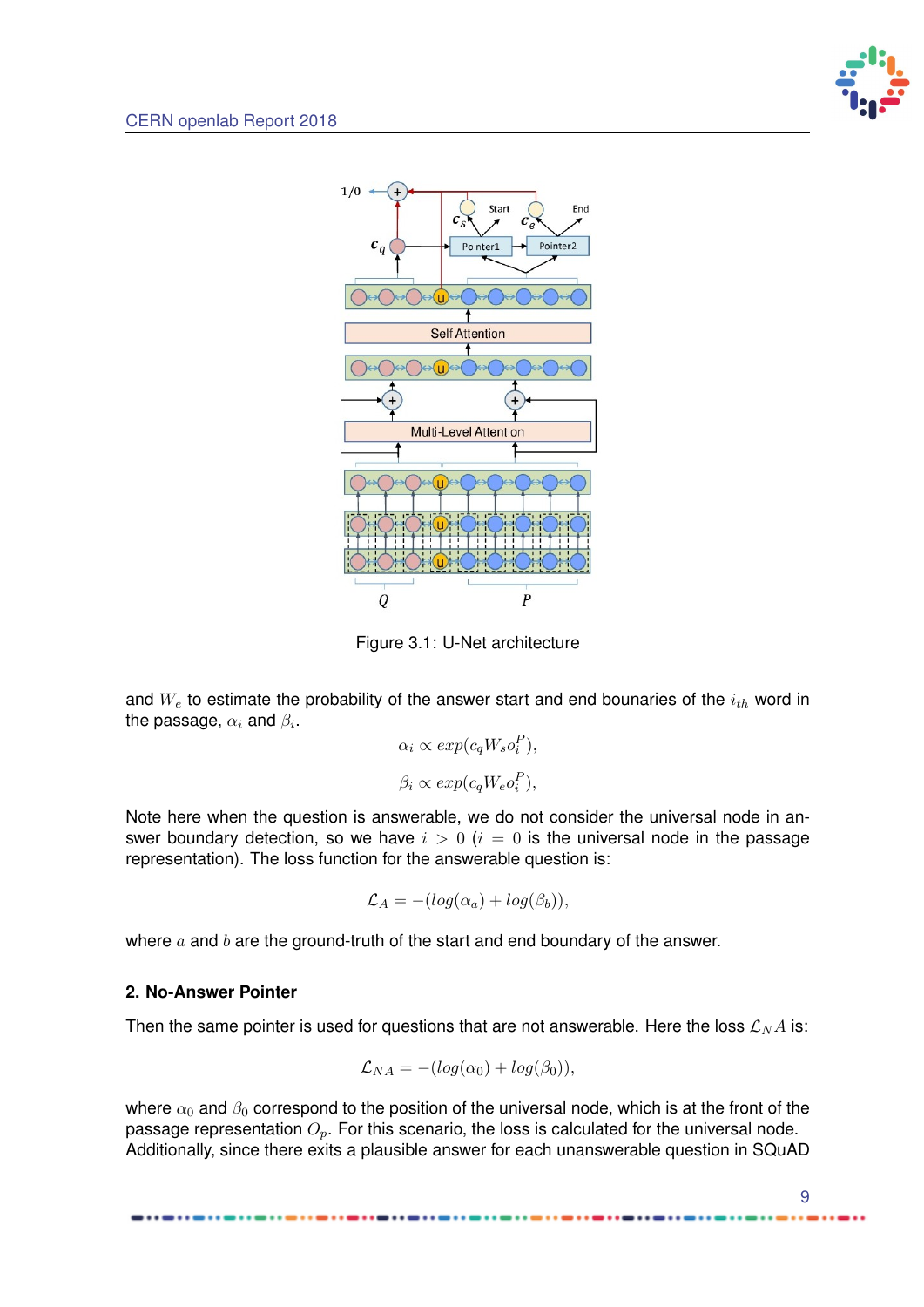

2.0, we introduce an auxiliary plausible answer pointer to predict the boundaries of the plausible answers. The plausible answer pointer has the same structure as the answer pointer, but with different parameters. Thus, the total loss function is:

$$
\mathcal{L}_{NA}=-(log(\alpha_0)+log(\beta_0))-(log(\alpha_{a*}')+log(\beta_{b*}')),
$$

where  $\alpha'$  and  $\beta'$  are the output of the plausible answer pointer;  $a*$  and  $b*$  are the start and end boundary of the unanswerable answer.

#### **3. Answer Verifier**

The answer verifier is used to distinguish whether the question is answerable.

Answer verifier applies a weighted summary layer to summarize the passage information into a fixed-dim representation  $c_q$ .

The weight matrix obtained from the answer pointer is used to get two representations of the passage.

$$
c_s = \sum_i \alpha_i \cdot o_i^P
$$

$$
c_e = \sum_i \beta_i \cdot o_i^P
$$

Then the universal node  $o_{m+1}$  is concatenated with the summary of question and passage to make a fixed vector

$$
F = [c_q; o_{m+1}; c_s; c_e].
$$

This fixed F includes the representation  $c_q$  representing the question information, and  $c_s$  and  $c<sub>e</sub>$  representing the passage information. Since these representations are highly summarized specially for classification, we believe that this passage-question pair contains information to distinguish whether this question is answerable. In addition, we include the universal node as a supplement. Since the universal node is pointed at when the question is unanswerable and this node itself already contains information collected from both the passage and question during encoding and information interaction, we believe that this node is important in distinguishing whether the question is answerable.

Finally, the fixed vector  $F$  is passed through a linear layer to obtain the prediction whether the question is answerable.

$$
p^c = \sigma(W_f^T F)
$$

where  $\sigma$  is a sigmoid function,  $W_f$  is a learnable weight matrix. Here the cross-entropy loss is used in training.

$$
\mathcal{L}_A V = -(\delta \cdot log(p^c) + (1 - \delta) \cdot (log(1 - p^c))),
$$

where  $\delta \in \{0,1\}$  indicates whether the question has an answer in the passage.

Compared with other relatively complex structures developed for this MRC task, our U-Net model passes the original question and passage pair through embedding and encoding, which then interacts with each other, yielding fused information merged from all the levels. The entire architecture is very easy to construct. After we have the fused representation of the question and passage, we pass them through the pointer layer and a fused information classification layer in a multi-task setup.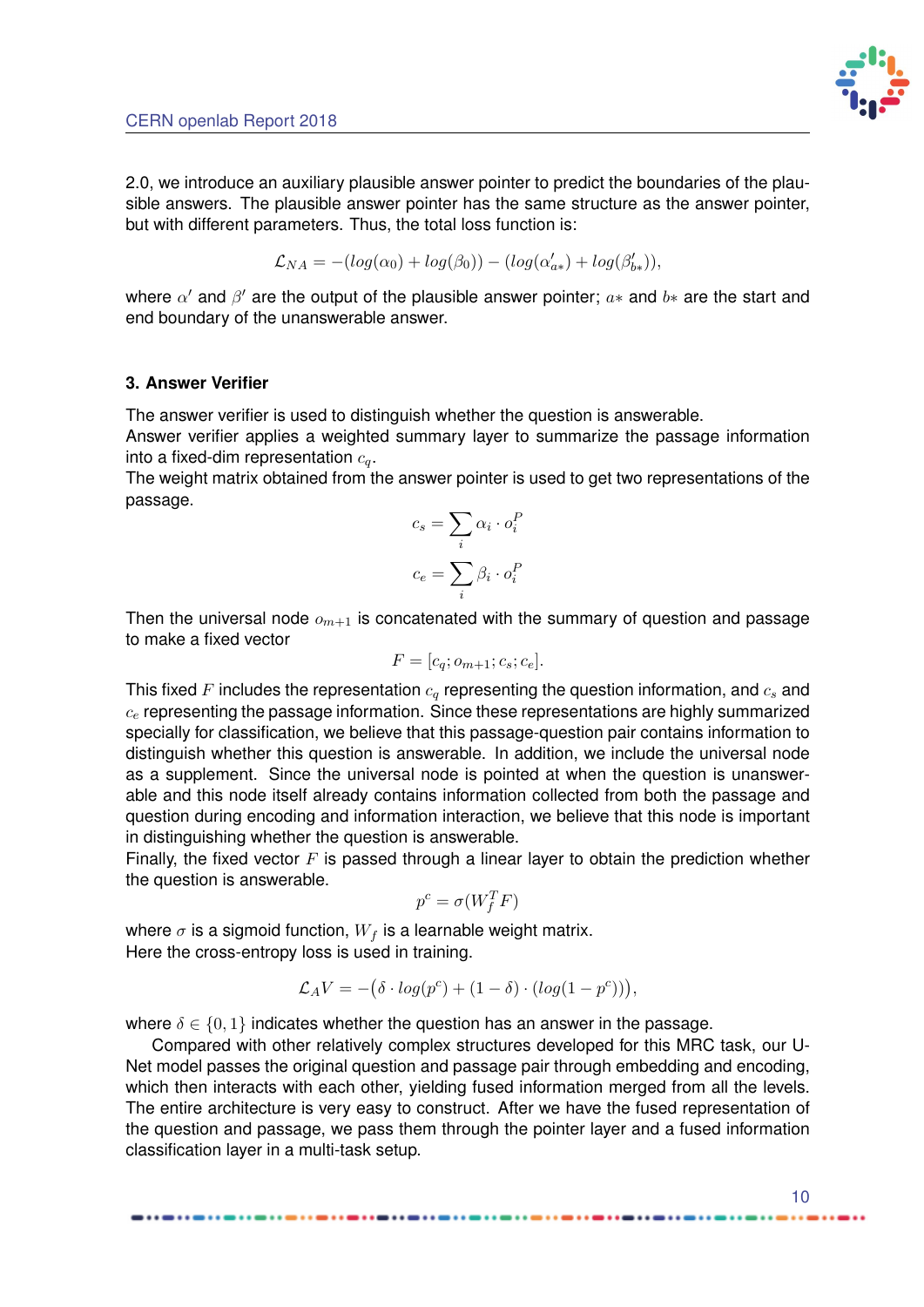

## <span id="page-14-0"></span>**4. Testing results on modified QANet model.**

Minor changes were made in QANet model on dataset preprocessing stage to demonstrate results of described model on SQuAD 2.0 version. Model as it originally was didn't work with the new dataset and train on the No-Answer cases. Therefore, we have separated this special case and its correct proceeding. As a result the new model was able to proceed the dataset and show certain training results with learning rate on no-answer questions (returning empty span). It can be seen on Figure [4.1](#page-15-0) that model reaches 50% EM on training dataset and the loss is decreasing in stable manner. On dev set results (Figure [4.2\)](#page-15-1) are noticeably lower than on any base model created for the unanswerable question datasets. These results prove the new dataset's uniqueness and importance and the need for the spacial approach once more. Therefore, some of the approaches and their implementation will be described in the following section.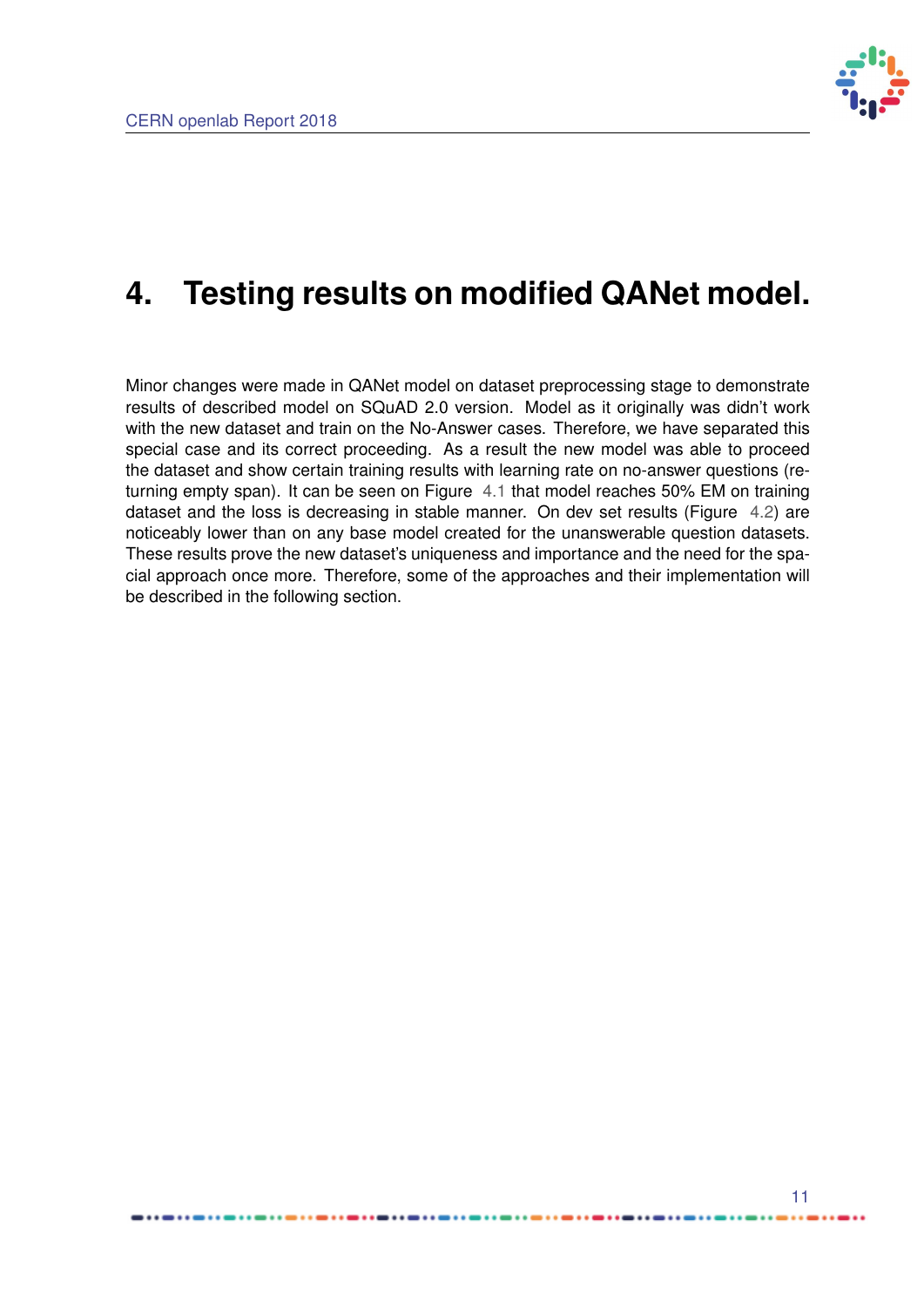

<span id="page-15-0"></span>

Figure 4.1: Modified QANet testing results on training dataset.

<span id="page-15-1"></span>

Figure 4.2: Modified QANet testing results on dev dataset.

...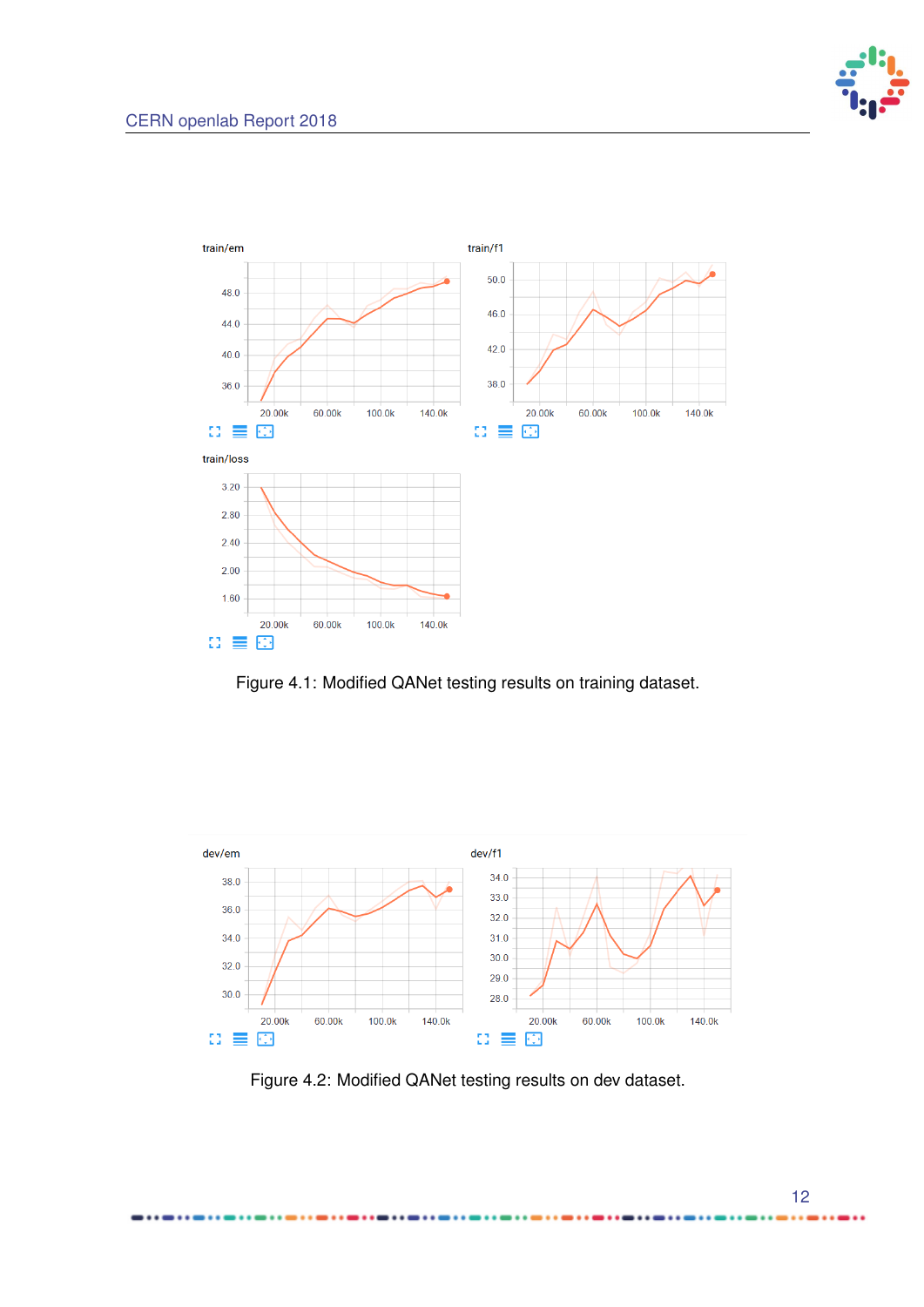

## <span id="page-16-0"></span>**5. Conclusions and Future Work**

As a result of studying existing models and testing done it became clear that despite older models' ability to learn on unanswerable cases they require major model changes and special approach to perform well. Methods and approaches applicable to the problem were also studied and as support to choose them a fully implemented model (U-Net) is described. As part of our future plans we will work on optimal implementation of these methods considering purposes of the project as well as improvement of accuracy and speed up. In addition we're also looking into building our own dataset focused around the Scientific Research papers.